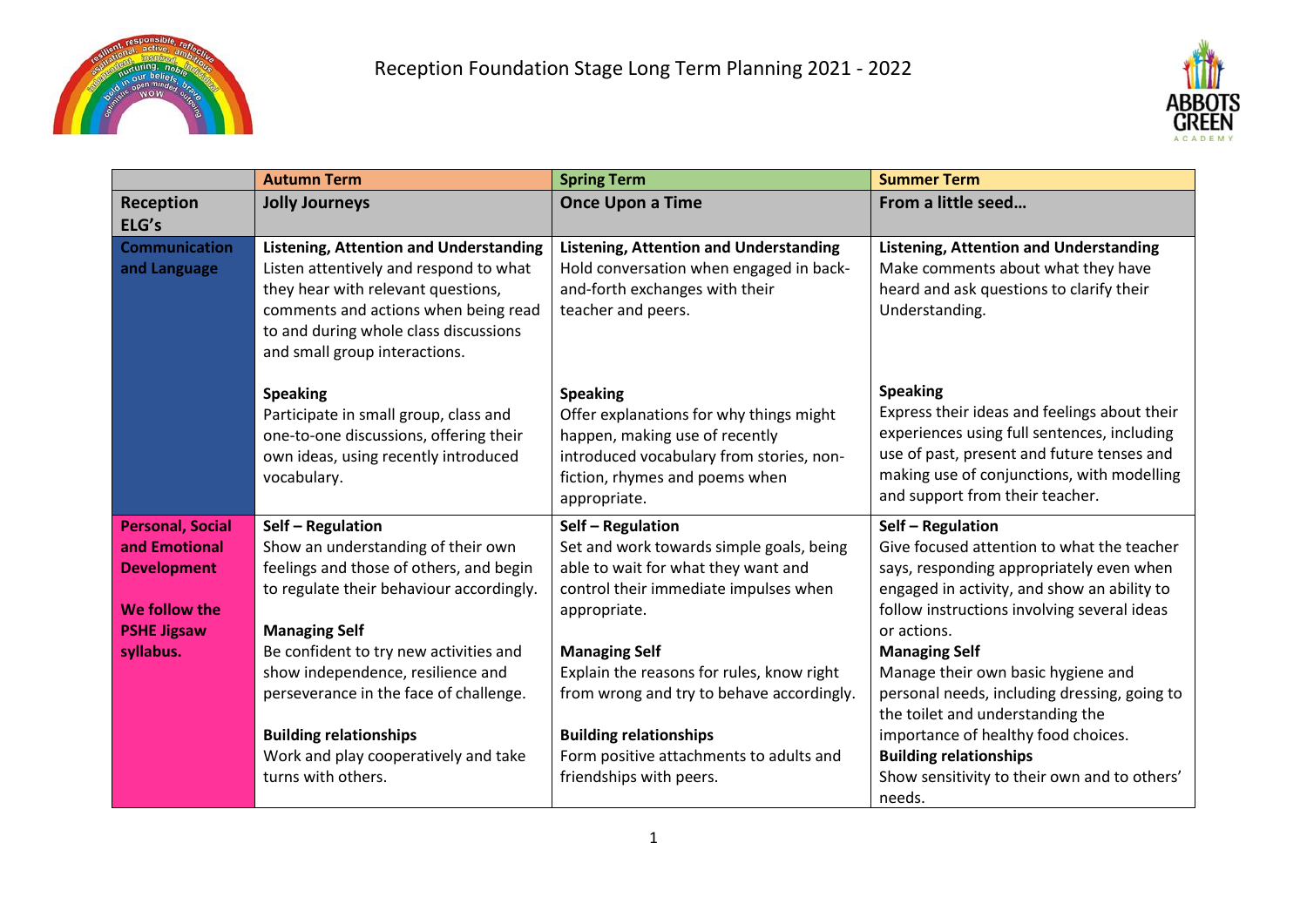



| <b>Physical</b>                   | <b>Gross Motor Skills</b>                                                                                                                  | <b>Gross Motor Skills</b>                                                                                                                                               | <b>Gross Motor Skills</b>                                                                                                                                                             |
|-----------------------------------|--------------------------------------------------------------------------------------------------------------------------------------------|-------------------------------------------------------------------------------------------------------------------------------------------------------------------------|---------------------------------------------------------------------------------------------------------------------------------------------------------------------------------------|
| <b>Development</b>                | <b>Spatial Awareness</b><br><b>Gymnastics</b><br>Negotiate space and obstacles safely,<br>with consideration for themselves and<br>others. | Dance<br><b>Apparatus</b><br>Demonstrate strength, balance and<br>coordination.                                                                                         | <b>Athletics</b><br>Multi skills<br>Move energetically, such as running,<br>jumping, dancing, hopping, skipping and<br>climbing.                                                      |
|                                   | <b>Fine Motor Skills</b><br>Hold a pencil effectively in preparation<br>for fluent writing - using the tripod grip<br>in almost all cases. | <b>Fine Motor Skills</b><br>Hold a pencil effectively in preparation for<br>fluent writing - using the tripod grip in<br>almost all cases.                              | <b>Fine Motor Skills</b><br>Hold a pencil effectively in preparation for<br>fluent writing - using the tripod grip in<br>almost all cases.                                            |
|                                   | Use a range of small tools, including<br>scissors, paint brushes and cutlery.                                                              | Use a range of small tools, including<br>scissors, paint brushes and cutlery                                                                                            | Begin to show accuracy and care when<br>drawing.                                                                                                                                      |
| <b>Literacy</b><br><b>Writing</b> | <b>Name Writing</b><br>Labels<br><b>Captions</b>                                                                                           | <b>Instructions</b><br><b>Letters</b><br><b>Story Writing</b>                                                                                                           | <b>Instructions and Stories (revisited)</b><br><b>Poetry</b><br><b>Non Fiction Writing</b>                                                                                            |
| Literacy<br><b>Texts</b>          | <b>Writing</b><br>Write recognisable letters, most of<br>which are correctly formed.                                                       | <b>Writing</b><br>Spell words by identifying sounds in them<br>and representing the sounds with a letter<br>or letters.                                                 | <b>Writing</b><br>Write simple phrases and sentences that<br>can be read by others.                                                                                                   |
|                                   | <b>Key Texts:</b><br>Up, Up, Up<br><b>Big Blue Train</b><br>The Gruffalo<br>Monkey Puzzle<br>The Highway Rat<br>Tiddler                    | <b>Key Texts:</b><br>Chinese New Year - non-fiction<br>The Gingerbread Man<br>The Enormous Turnip<br>The Little Red Hen<br>The Ugly Duckling<br>The 3 Billy Goats Gruff | <b>Key Texts:</b><br>Non-fiction book - Minibeasts<br>The Very Lazy Ladybird<br>The Crunching Munching Caterpillar<br><b>Spider Sandwiches</b><br>I Love Bugs<br>Oliver's Fruit Salad |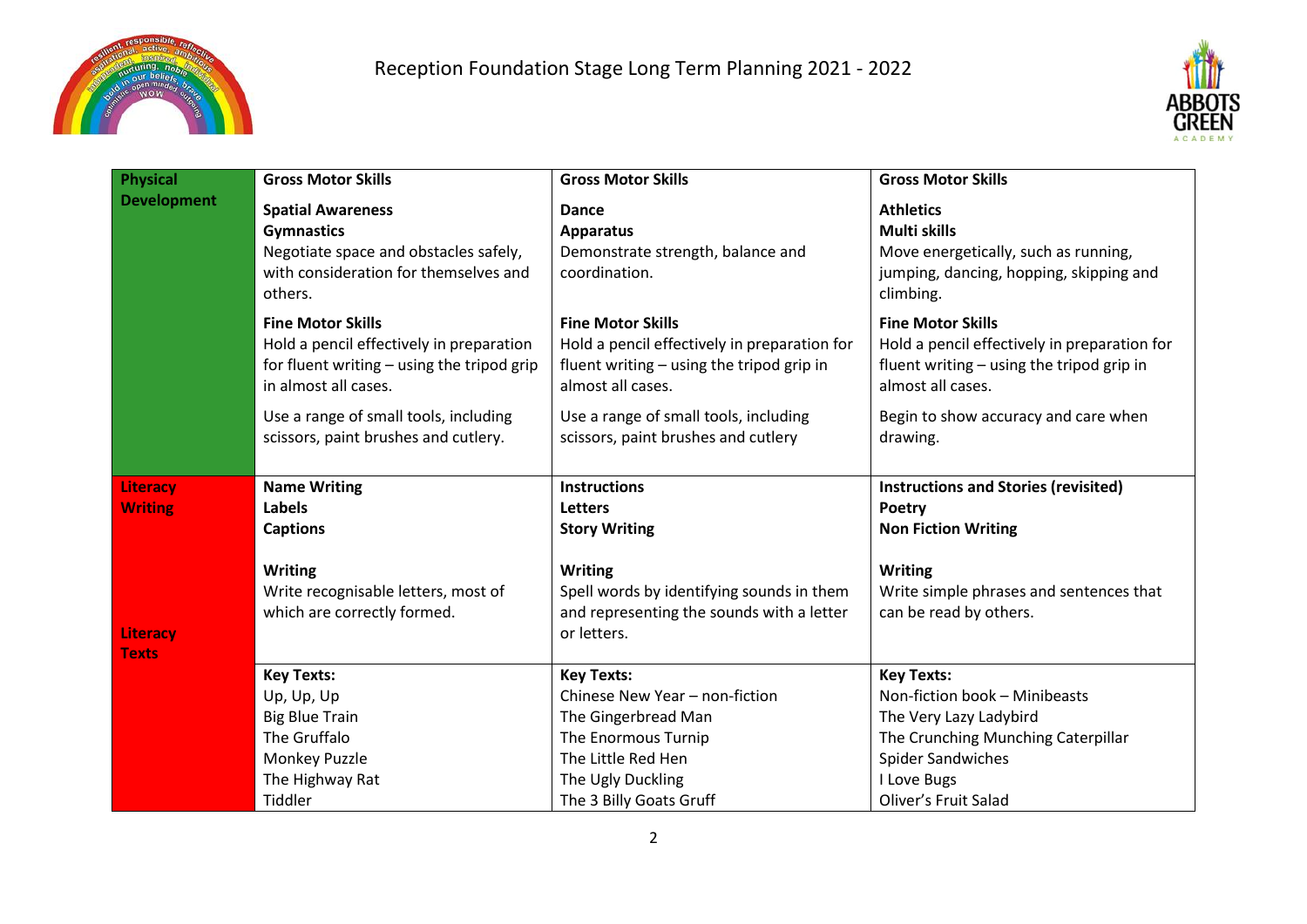

**Phonics** 



| Once Upon a Tide<br>The Night Pirates<br>Diwali (non-fiction)<br>Aliens Love Underpants<br>Way Back Home<br>Lost and Found                                                 | Little Red Riding Hood<br>The Elves and the Shoemaker<br>Hansel and Gretel<br>Rapunzel<br>The Easter Story                                                                                                                                                                                                                | Grow Your Own<br>The Seed is Sleepy<br>Supertato                                                                                                              |  |
|----------------------------------------------------------------------------------------------------------------------------------------------------------------------------|---------------------------------------------------------------------------------------------------------------------------------------------------------------------------------------------------------------------------------------------------------------------------------------------------------------------------|---------------------------------------------------------------------------------------------------------------------------------------------------------------|--|
| Comprehension<br>introduced vocabulary.<br>role-play.                                                                                                                      | Demonstrate understanding of what has been read to them by retelling stories and narratives using their own words and recently<br>Anticipate – where appropriate – key events in stories.<br>Use and understand recently introduced vocabulary during discussions about stories, non-fiction, rhymes and poems and during |                                                                                                                                                               |  |
| Autumn 1<br>Letters and Sounds / Jolly Phonics<br>Phase 1 and 2<br><b>Autumn 2</b><br>Letters and Sounds / Jolly Phonics<br>Phase 2 and 3                                  | Spring 1<br>Letters and Sounds / Jolly Phonics<br>Phase 3<br><b>Spring 2</b><br>Letters and Sounds<br>Phase 3 begin Phase 4                                                                                                                                                                                               | <b>Summer</b><br>Letters and Sounds - Phase 3 and 4                                                                                                           |  |
| <b>Word Reading</b><br>Say a sound for each letter in the<br>alphabet and at least 10 digraphs.<br>Read words consistent with their phonic<br>knowledge by sound-blending. | <b>Word Reading</b><br>Read words consistent with their phonic<br>knowledge by sound-blending.<br>Read aloud simple sentences and books<br>that are consistent with their phonic<br>knowledge, including some common<br>exception words.                                                                                  | <b>Word Reading</b><br>Read aloud simple sentences and books<br>that are consistent with their phonic<br>knowledge, including some common<br>exception words. |  |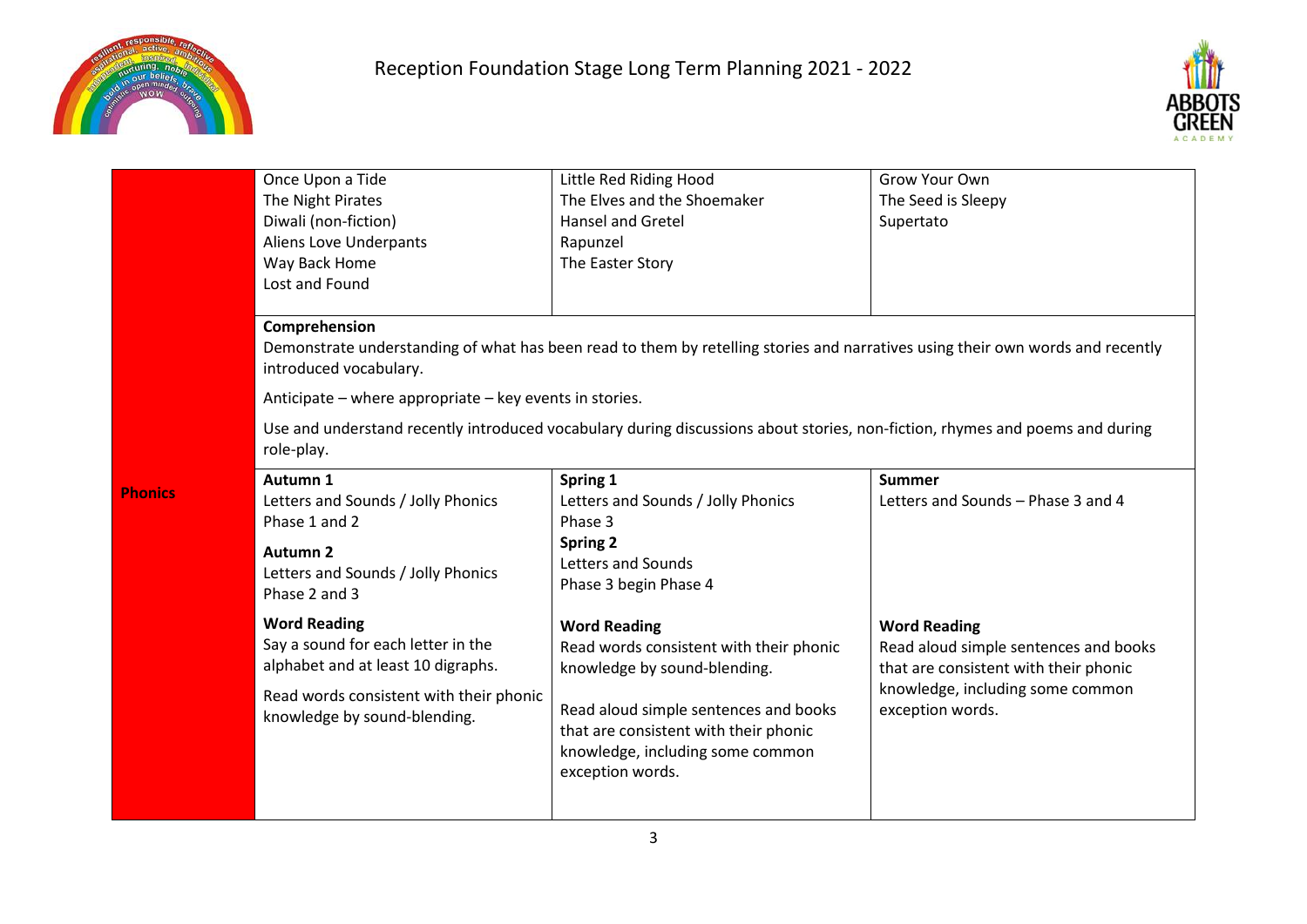



| <b>Mathematics</b>                | <b>Number</b><br>Subitise (recognise quantities without<br>counting) up to 5.                                                               | <b>Number</b><br>Automatically recall (without reference to<br>rhymes, counting or other aids)<br>number bonds up to 5                                                               | <b>Number</b><br>Have a deep understanding of number to<br>10, including the composition of each<br>number.                                                                                    |
|-----------------------------------|---------------------------------------------------------------------------------------------------------------------------------------------|--------------------------------------------------------------------------------------------------------------------------------------------------------------------------------------|------------------------------------------------------------------------------------------------------------------------------------------------------------------------------------------------|
|                                   | <b>Numerical Patterns</b><br>Verbally count beyond 20, recognising<br>the pattern of the counting system.                                   | <b>Numerical Patterns</b><br>Compare quantities up to 10 in different<br>contexts, recognising when one quantity is<br>greater than, less than or the same as the<br>other quantity. | Automatically recall (without reference to<br>rhymes, counting or other aids) number<br>bonds up to 5 (including subtraction facts)<br>and some number bonds to 10, including<br>double facts. |
|                                   |                                                                                                                                             |                                                                                                                                                                                      | <b>Numerical Patterns</b><br>Explore and represent patterns within<br>numbers up to 10, including evens and<br>odds, double facts and how quantities can<br>be distributed equally.            |
| <b>Understanding</b><br>the World | Religious Education - Follow the Discovery RE Curriculum.                                                                                   |                                                                                                                                                                                      |                                                                                                                                                                                                |
|                                   | <b>Past and Present</b><br>Talk about the lives of the people around them and their roles in society.                                       |                                                                                                                                                                                      |                                                                                                                                                                                                |
|                                   | Know some similarities and differences between things in the past and now, drawing on their experiences and what has been read in<br>class. |                                                                                                                                                                                      |                                                                                                                                                                                                |
|                                   | Understand the past through settings, characters and events encountered in books read in class and storytelling.                            |                                                                                                                                                                                      |                                                                                                                                                                                                |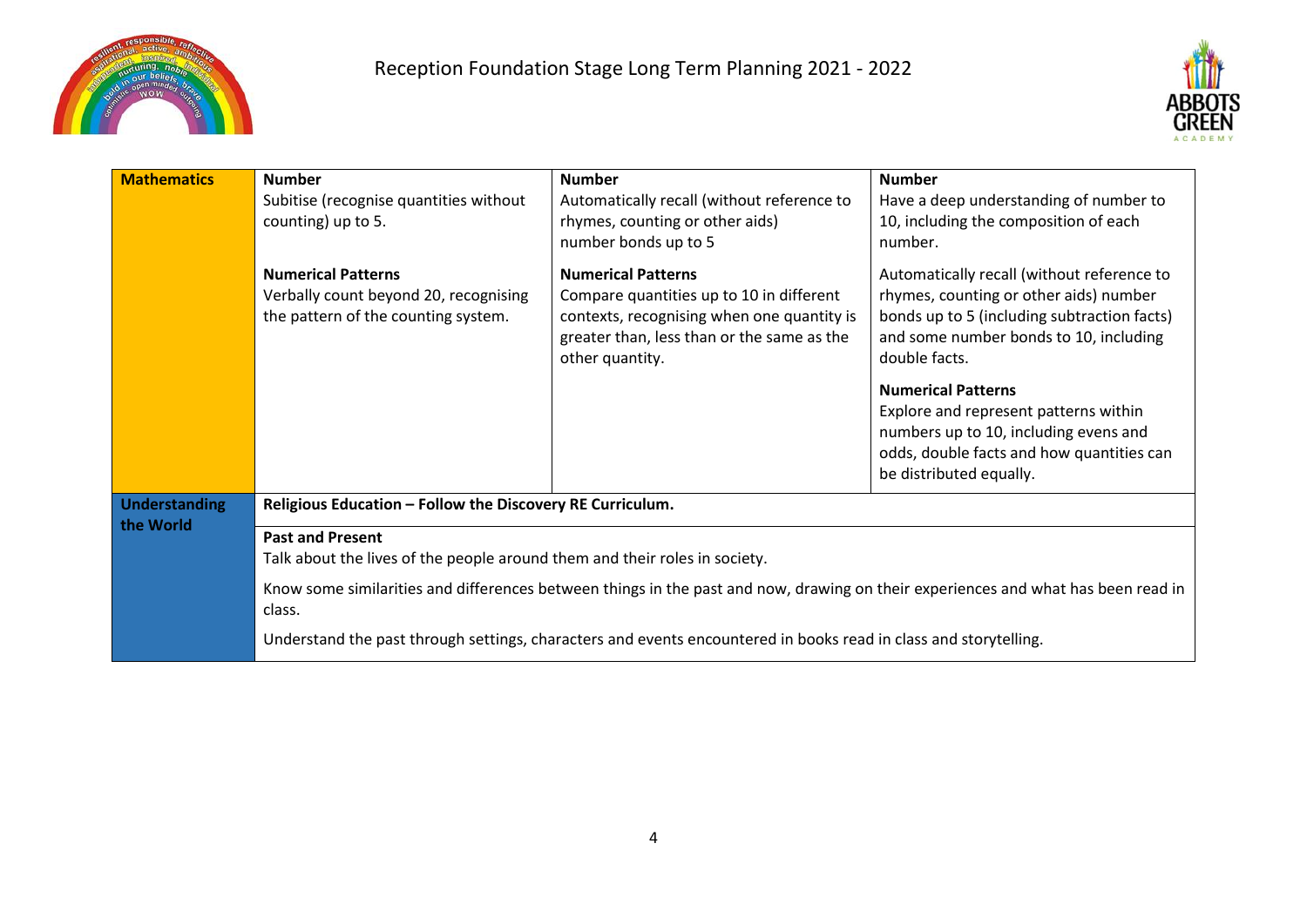



|                                      | <b>People, Culture and Communities</b><br>Describe their immediate environment using knowledge from observation, discussion, stories, non-fiction texts and maps.                      |  |
|--------------------------------------|----------------------------------------------------------------------------------------------------------------------------------------------------------------------------------------|--|
|                                      | Explain some similarities and differences between life in this country and life in other countries, drawing on knowledge from stories,<br>non-fiction texts and when appropriate maps. |  |
|                                      | Know some similarities and differences between different religious and cultural communities in this country, drawing on their<br>experiences and what has been read in class.          |  |
|                                      | <b>The Natural World</b><br>Explore the natural world around them, making observations and drawing pictures of animals and plants.                                                     |  |
|                                      | Know some similarities and differences between the natural world around them and contrasting environments, drawing on their<br>experiences and what has been read in class.            |  |
|                                      | Understand some important processes and changes in the natural world around them, including the seasons and changing states of<br>matter.<br>6 25 26 30                                |  |
| <b>Expressive Arts</b><br>and Design | <b>Creating with Materials</b><br>Safely use and explore a variety of materials, tools and techniques, experimenting with colour, design, texture, form and function.                  |  |
|                                      | Share their creations, explaining the process they have used.                                                                                                                          |  |
|                                      | Make use of props and materials when role playing characters in narratives and stories                                                                                                 |  |
|                                      | <b>Being Imaginative and Expressive</b>                                                                                                                                                |  |
|                                      | Music - plans linked to termly topic.<br>Go Noodle / Just Dance / Cosmic Yoga                                                                                                          |  |
|                                      | Invent, adapt and recount narratives and stories with peers and their teacher.                                                                                                         |  |
|                                      | Sing a range of well-known nursery rhymes and songs.                                                                                                                                   |  |
|                                      | Perform songs, rhymes, poems and stories with others, and – when appropriate – try to move in time with music.                                                                         |  |